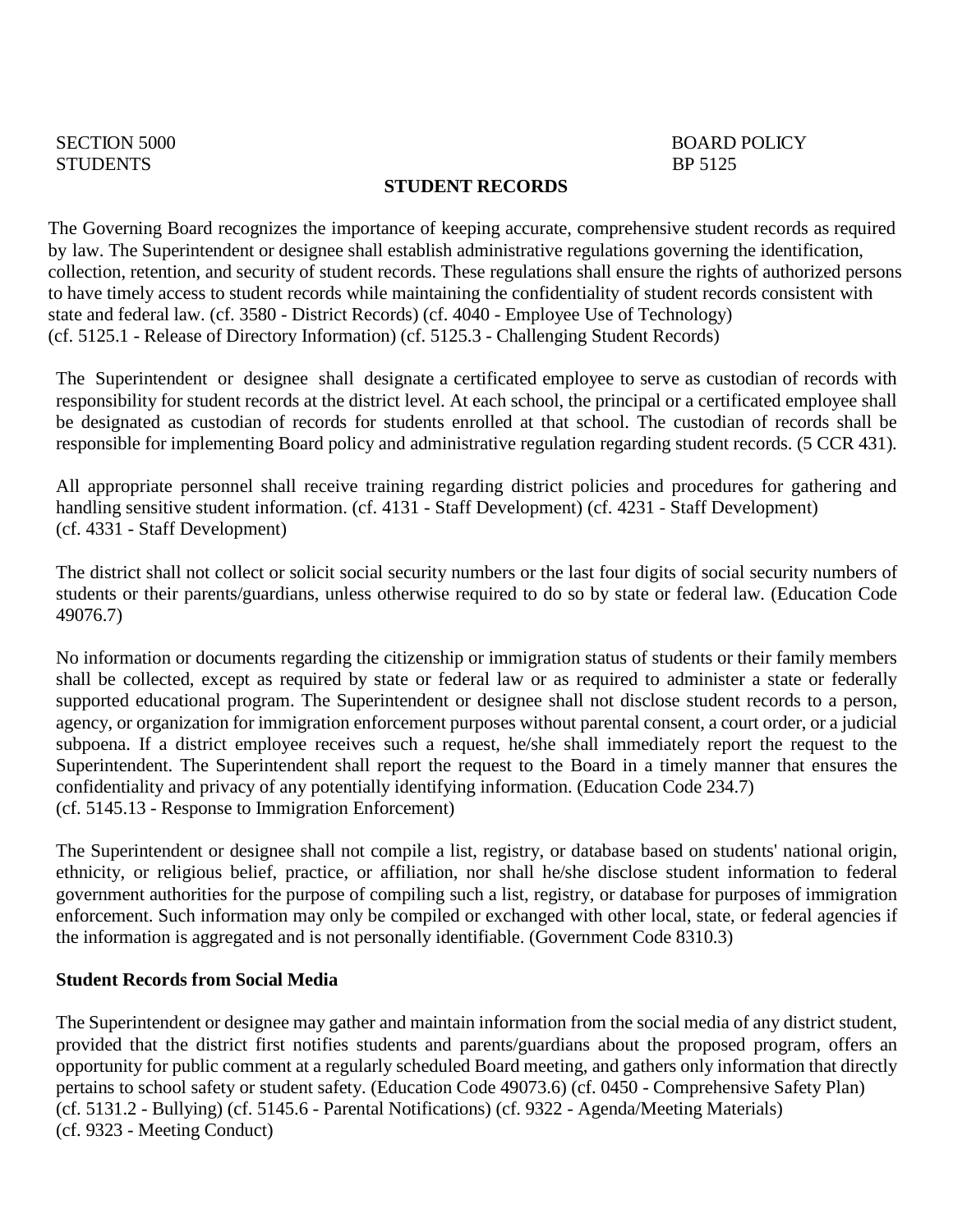### **Contract for Digital Storage, Management, and Retrieval of Student Records**

The Superintendent or designee may enter into a contract with a third party for the digital storage, management, and retrieval of student records and/or to authorize a third-party provider of digital software to access, store, and use student records, provided that the contract meets the requirements of Education Code 49073.1 and other applicable state and federal laws. (cf. 3312 - Contracts)

Legal Reference: EDUCATION CODE 234.7 Student protections relating to immigration and citizenship status 17604 Contracts 48201 Student records for transfer students who have been suspended/expelled 48853.5 Foster youth; placement, immunizations 48902 Notification of law enforcement of specified violations 48904-48904.3 Withholding grades, diplomas, or transcripts 48918 Rules governing expulsion procedures 48980 Parental notifications 48985 Notices in parent/guardian's primary language 49060-49079 Student records 49091.14 Parental review of curriculum 51747 Independent study 56041.5 Rights of students with disabilities 56050 Surrogate parents 56055 Foster parents 69432.9 Cal Grant program; notification of grade point average BUSINESS AND PROFESSIONS CODE 22580-22582 Digital privacy 22584-22585 Student Online Personal Information Protection Act 22586-22587 Early Learning Personal Information Protection Act

# CODE OF CIVIL PROCEDURE

1985.3 Subpoena duces tecum

FAMILY CODE 3025 Access to records by noncustodial parents 6552 Caregiver's authorization affidavits

GOVERNMENT CODE 6252-6260 Inspection of public records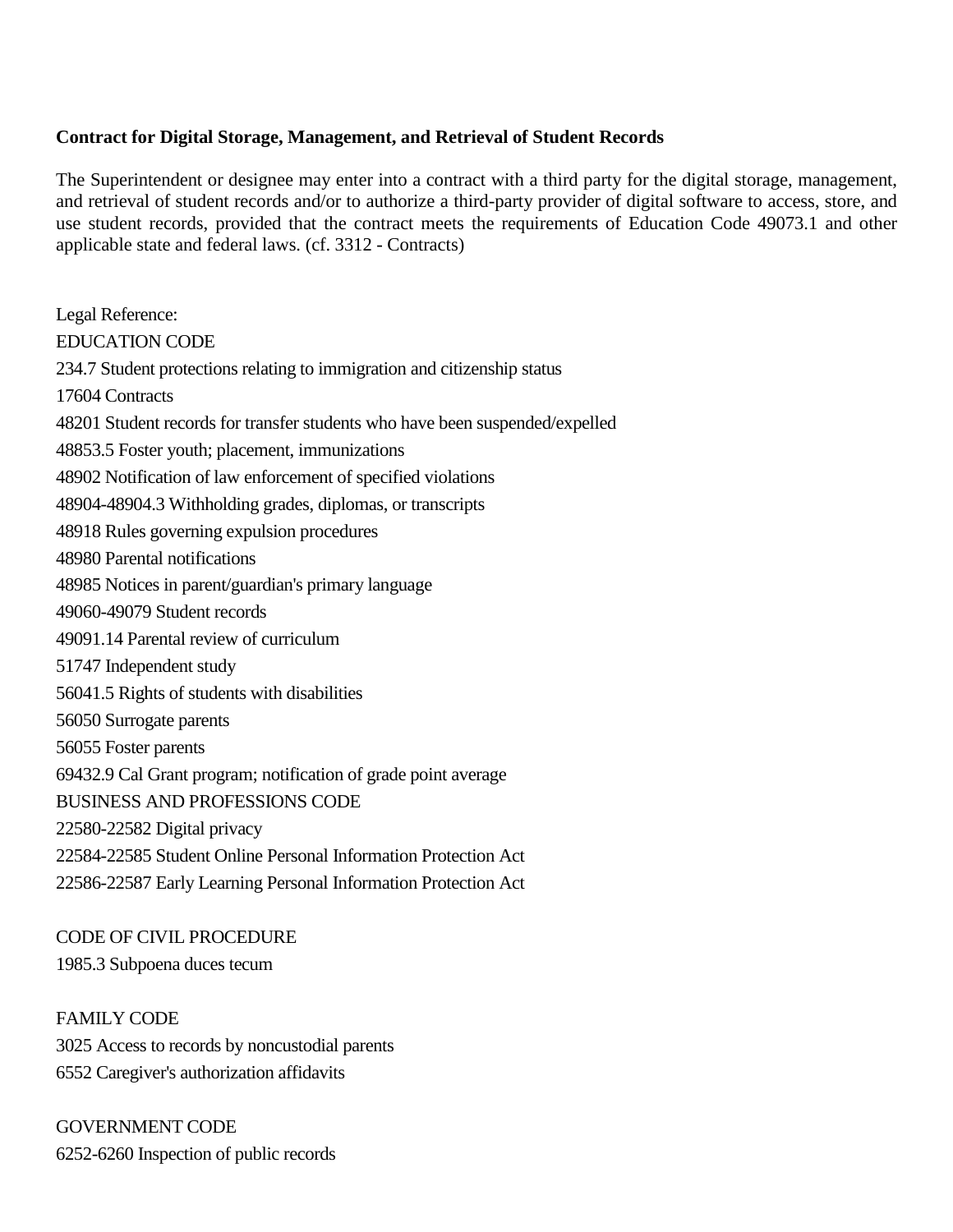# HEALTH AND SAFETY CODE 120440 Immunizations; disclosure of information

PENAL CODE 245 Assault with deadly weapon

WELFARE AND INSTITUTIONS CODE 681 Truancy petitions 701 Juvenile court law 16010 Health and education records of a minor

CODE OF REGULATIONS, TITLE 5 430-438 Individual student records 16020-16027 Destruction of records of school districts

UNITED STATES CODE, TITLE 20 1232g Family Educational Rights and Privacy Act 1232h Protection of Pupil Rights Amendment

UNITED STATES CODE, TITLE 26 152 Definition of dependent child

UNITED STATES CODE, TITLE 42 11434a McKinney-Vento Homeless Assistance Act; definitions

CODE OF FEDERAL REGULATIONS, TITLE 16 Part 312 Children's Online Privacy Protection Rule

CODE OF FEDERAL REGULATIONS, TITLE 34 99.1-99.67 Family Educational Rights and Privacy 300.501 Opportunity to examine records for parents of student with disability